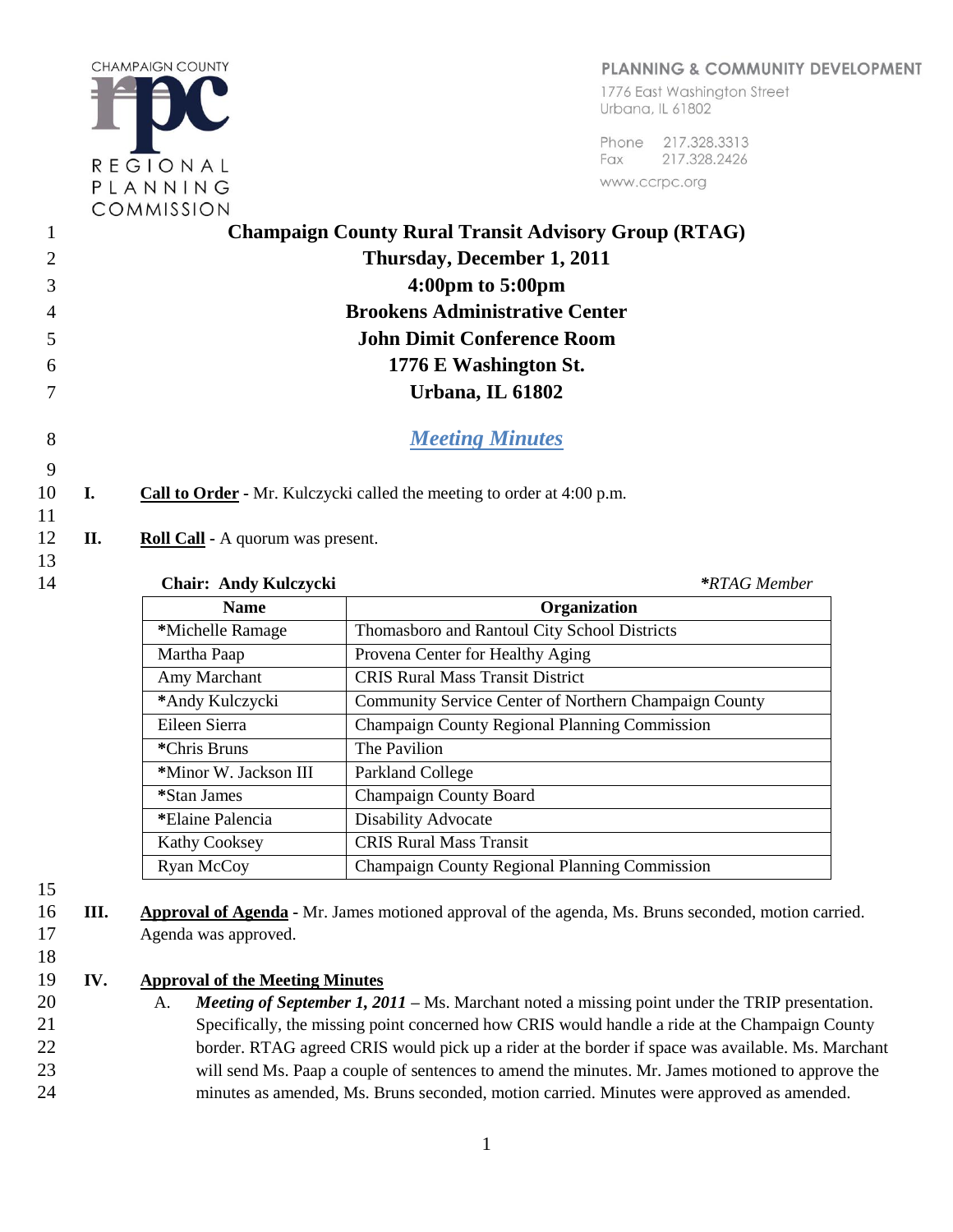#### **V. Old Business**

 **A. Rural Transportation Projects Update- CCRPC** *-* Ms. Sierra provided the report as Ms. Morocoima-Black was not present due to unexpected illness.

 *i. Upcoming IDOT-DPIT Call for Projects –*Ms. Sierra mentioned that the Regional Planning Commission (RPC) was evaluating the calls for New Freedom and JARC grants in January and February of 2012. They are looking at new route possibilities and where the greatest needs are. Public meetings, focus groups and needs assessments will need to be conducted. Ms. Marchant could submit 10 an application. Ms. Marchant also gave some examples. A JARC route currently exists from Danville to Champaign and it has been successful. A proposed new route could be from Rantoul to Parkland College. The rationale would be going from an area with high unemployment to lower unemployment and to educational opportunities. Anyone can use it for whatever reason. You can also deviate from 14 the fixed route and pick up people with disabilities.

 Ms. Marchant gave an example of New Freedom funding. It could fund veterans specifically needing rides to the hospital or dialysis. Ms. Marchant cautioned with receiving additional funding that the level of growth must correlate with cash flow. If growth is too fast CRIS may not be able to meet obligations.

*ii. Regional and Local Outreach* – Ms. Sierra described a Rural Travel Training (RTT) on December  $7<sup>th</sup>$ 22 at Hope Meadows in Rantoul. If the committee has any suggestions or contacts to reach out to receive a RTT, please let Ms. Sierra know. Additionally, she introduced their new planning intern, Ryan McCoy, a recent graduate from the University of Illinois' Urban Planning BS.

 Mr. James said that he could make some contacts at Prairie Village, Brookstone Assisted Living, and Gifford Nursing Home for New Freedom rides.

 Ms. Bruns had a question about how to get families from Rantoul to Champaign. There was some discussion about the bus service and need for evening and day service for families to get to meetings.

## **VI. New Business**

- **A.** *RTAG Appointees and Reappointments –*Mr. Kulczycki noted that the one-year term expires at the end of this year. The three members with one-year terms are Christine Bruns, Elaine Palencia, and Minor Jackson. All three accepted reappointments to a two-year term. Mr. James motioned to approve the reappointments, Ms. Ramage seconded, the motion carried. All three reappointments were approved. Ms. Sierra noted that the final approval will go to the Champaign County Board in January 2012.
- 

 *B. RTAG Proposed Meeting Schedule and Bylaws Changes -* Ms. Sierra noted that bylaws changes were open annually to the floor and would occur around the same time each year. However, nothing had been submitted to RTAG for this meeting. Mr. Kulczycki proposed that the committee review the bylaws, and if any changes were noted, submit to Ms. Sierra in writing and it will be discussed at the next meeting.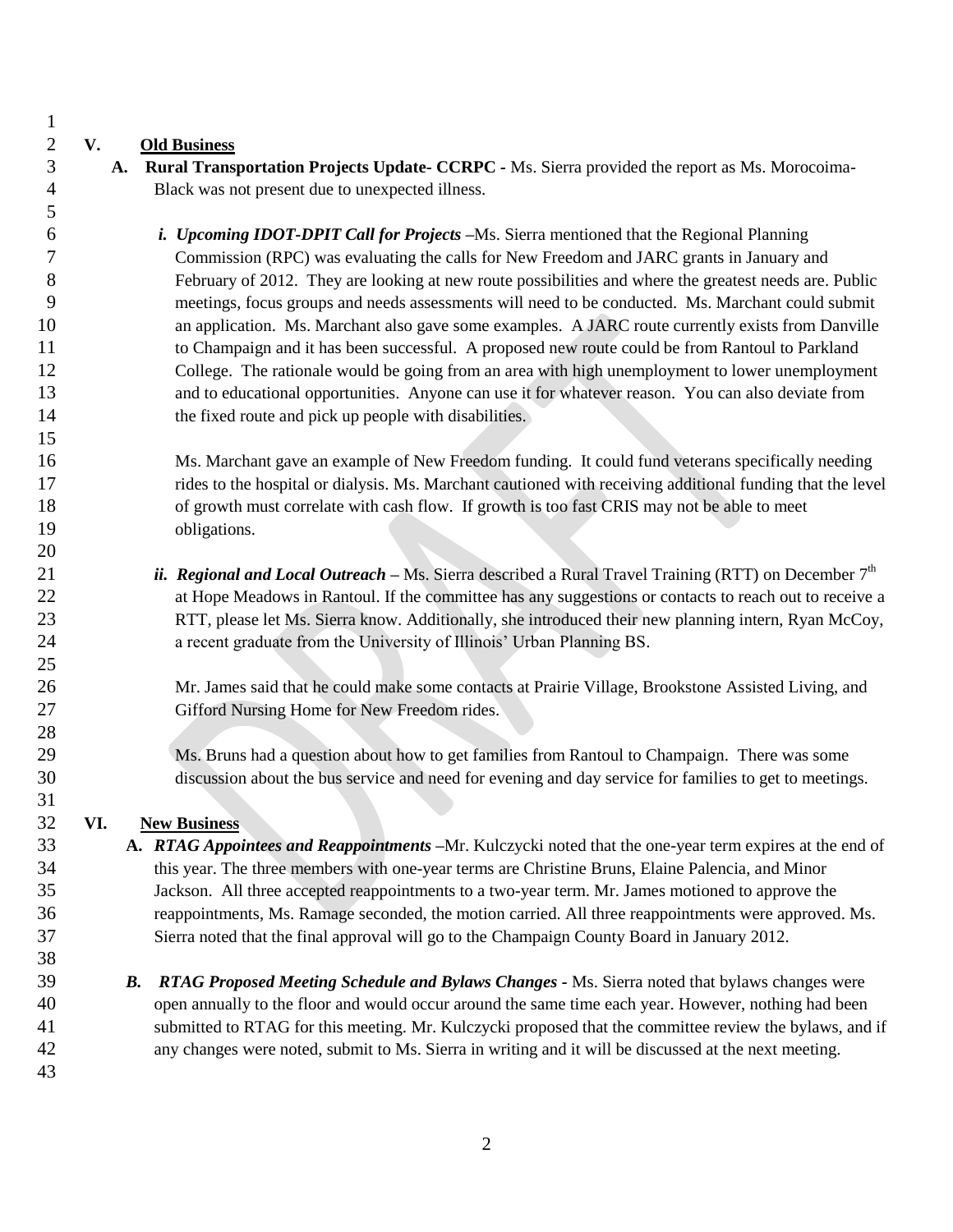The proposed meeting schedule was reviewed. Reasons behind changes were included on the back page of the schedule handout. Ms. Marchant stated she would not be able to attend the August meeting; however, Ms. Cooksey could attend. Ms. Ramage also said she may have conflicting board meetings. Ms. Ramage motioned to approve the proposed schedule, Mr. Jackson seconded, motion carried. The new schedule was approved.

 *C. Service Updates-CRIS -* Ms. Marchant summarized the quarterly and annual reports contained in the meeting packet. Ms. Marchant noted riders and drivers were becoming more familiar with the system and individual needs; which was allowing more rides to be accommodated. Ms. Marchant pointed out that number of registered riders from Ludlow and Thomasboro were low. Mr. James commented that perhaps the word was not getting out enough in those areas; however, Ms. Ramage did distribute brochures to the students in that school district. Mr. James said he could talk to the Ludlow mayor about CRIS speaking at 13 one of their village meetings.

 Ms. Bruns asked if riders were ever turned down. Ms. Marchant stated that not as of yet but they could track that information outside of the service area and that could be useful in terms of service expansion. Also, the transportation is not set up to do same day rides unless it can be accommodated. Ms. Palencia asked about how funding would expand services. Ms. Marchant said that JARC routes would be inserted as funding allows; however, cash flow could be an issue. Ms. Marchant indicated banks are not accepting contracts as collateral as had been doing previously. The lack of cash flow limits CRIS' ability to grow. Mr. James confirmed that banks are not favorable to state contracts as collateral. Mr. James asked about 22 the fare receipts and Ms. Cooksey noted that they took in \$5,500 over the last quarter.

 *i. ITS Software (Intellectual Transportation Software) -* Ms. Marchant mentioned that an agreement has been made with Ecolane to provide \$100,000 worth of software in the vehicles. Computers will be installed for each vehicle and they will be able to monitor the location of each bus, the speed, the actual routes the buses are taking, whether they are on time and other tracking information. It will be a useful 28 tool to evaluate the drivers. Ms. Marchant will update the committee on when the software will be installed.

 Ms. Ramage asked if it is hard to find good drivers. Ms. Marchant said it was and the best drivers seem to be retired males who have an additional income source; because all drivers are part-time and the hourly rate is not typically high enough for a single source income.

### *ii. Reports*

 **a.** *Annual- Fiscal Year 11 -* Mr. Kulczycki will need to present to the Champaign County Board Committee of the Whole meeting in January. As Chair, he will present the reports' data and will focus on growth, need, and utilization of transportation services. Ms. Marchant said she will be present to help answer any technical questions. Mr. James said a verbal summary is all that is necessary. Ms. Palencia motioned to accept the FY 11 annual report, Mr. Jackson seconded, motion carried. The annual report was accepted and will be submitted to the Committee of the Whole (*Environment & Land Use, Highway & Transportation County Facilities).*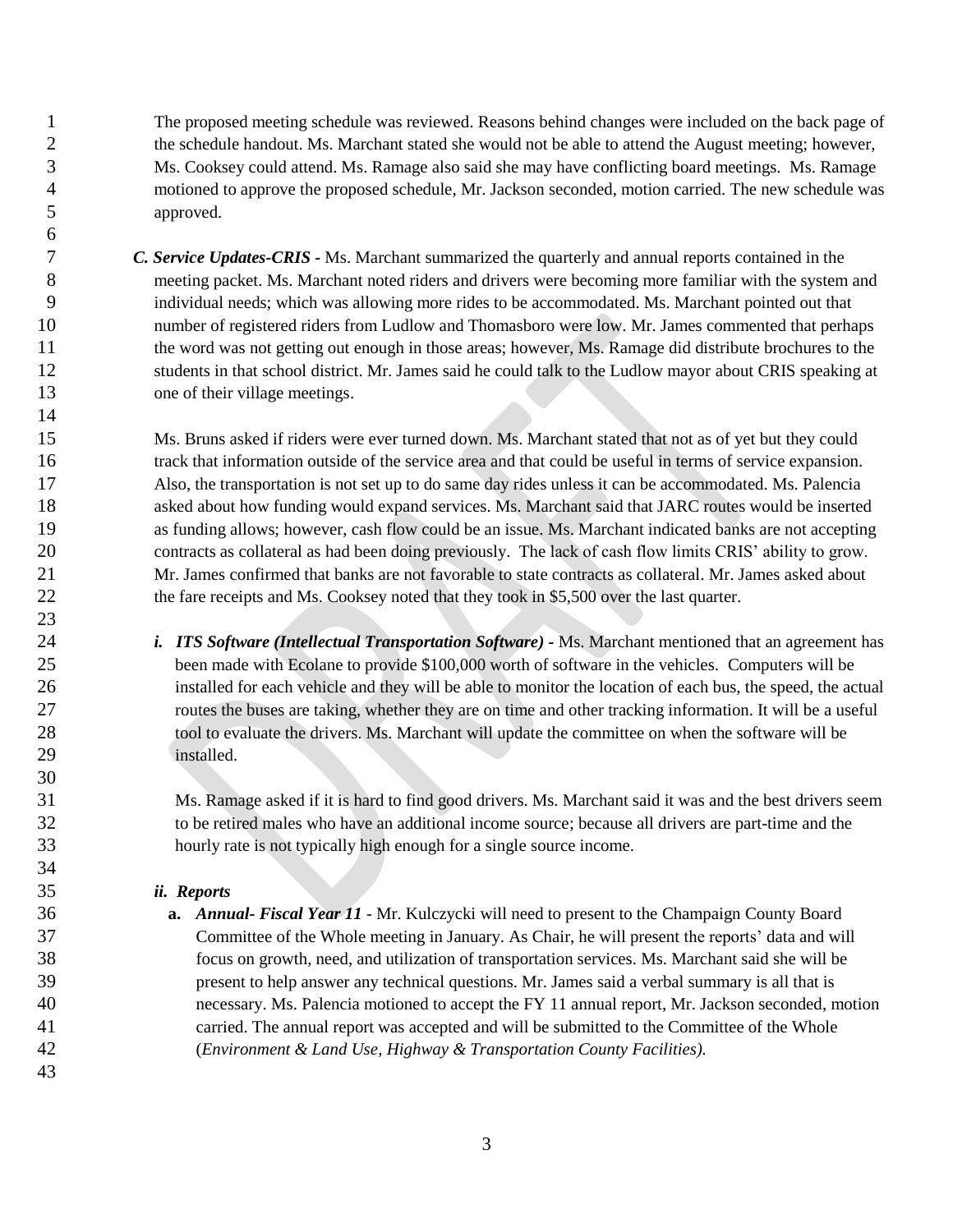Mr. Kulczycki asked about winter ridership. Ms. Marchant said it normally goes up with colder weather, but not a huge increase. Ms. Marchant noted service is canceled if Rantoul high school is closed due to inclement weather. Ms. Marchant commented that when this occurred it was a good PR opportunity because posting of closures often people more aware of transit services with radio broadcasts. **b.** *First Quarter-Fiscal Year 12 –* Ms. Ramage motioned to approve the quarterly report, Ms. Bruns seconded, motion carried. The first quarter FY 12 report was approved. **VII. Announcements -** No announcements were made. **VIII. Audience Participation -** Mr. Jackson asked about date and time of the Champaign County Board presentation. Ms. Sierra indicate she would email out the date when available and that RTAG committee 14 were welcome to come if they wish to be there, but that it was not necessary to attend besides the chair, CRIS and RPC. **IX. Adjournment -** Next quarterly RTAG meeting is Thursday, February 9, 2012 at 4:00 p.m. at the John Dimit Meeting Room. Mr. Bruns motioned to adjourn the meeting, Mr. James seconded, motion carried. Meeting was adjourned at 4:53 p.m.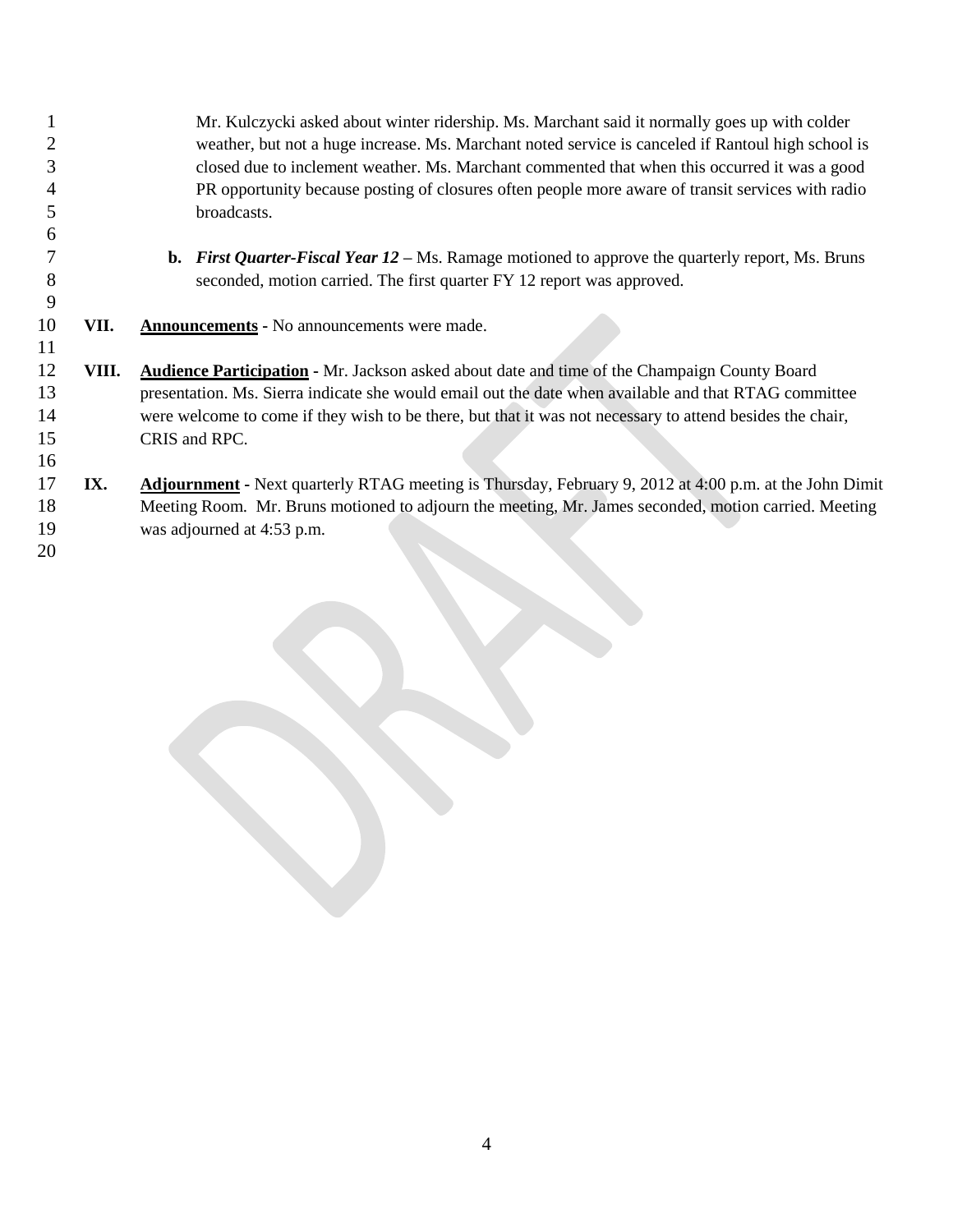# Champaign County Rural Transit Advisory Group (RTAG) Quarterly Report 2/1/12

Provider: CRIS Rural Mass Transit District (CRIS)

## FY 12 Second Quarter: October 1st-December 31st, 2011

Numbers below can be reconciled as needed, which is common as numerous items are tracked in rural transit systems. IDOT-DPIT grants operate on State of Illinois Fiscal Year (FY July-June); therefore the quarterly RTAG reports reflect the last completed quarter.

Trips - In the table below, trips reflect (excluding service contract trips) CRIS transportation provided:

- $\Box$  Average Trips Per Day Total number of trips divided by the business days (Monday Friday) within a month. Months with \* indicates there were one or more holidays on a business day.
- Total Trips Per Month A trip is one unit of service (i.e. start and end point for one person entering and exiting the vehicle).  $\Box$
- $\Box$  Types of Trips Total number of trips, broken out and classified on destination per month. A return trip, to pick-up location was classified as the same purpose as the trip preceding it.
- Services Lift service are the number of trips that required an ADA lift to be used. Riders can request to use the lift as needed,  $\Box$ regardless if they do or do not have a mobility aid (examples: wheelchair, walker, or scooter). 60+ trips indicates the number of trips provided to people who are 60 years of age or older.
	- o Example: If a rider is picked up from home, goes to the doctor's office (Trip A), then takes CRIS to a grocery store (Trip B) before returning home (Trip C); then the Trip A is medical, Trip B is shopping, and Trip C is shopping in purpose as well.

| Month | Average Trips |         | <b>Total Trips</b>       | <b>Services</b> |               |            |           |           |                          |       |
|-------|---------------|---------|--------------------------|-----------------|---------------|------------|-----------|-----------|--------------------------|-------|
|       | Per Day       | Medical | <b>Personal Business</b> | Shopping        | Socialization | Employment | Education | Per Month | Lift                     | $60+$ |
| *Oct. | 64            | $47-$   | 258                      | 42              | 10            | 204        | 89        | ,280      | 32                       | 526   |
| *Nov. | 65            | 458     | 240                      | 191             | 100           | 169        | 68        | ,226      | 130                      | 522   |
| *Dec. | 0             | 509     | 246                      | 216             | 93            | 182        | 28        | ,273      | $\overline{\phantom{a}}$ | 586   |

Vehicles – In the table below, vehicles reflect (excluding service contract vehicles) CRIS transportation provided includes: total number of 14 passenger and 12 passenger vehicles with ADA lifts that reflects the transit system's capacity; and total miles driven by all service vehicles within a month. Currently, all vehicles are being rented from Vermillion County.

| Month |              | Number of Vehicles | <b>Total Miles</b> | <b>Service Days</b> |  |
|-------|--------------|--------------------|--------------------|---------------------|--|
|       | 14 passenger | 12 passenger       |                    |                     |  |
| Oct.  |              |                    | 17,833             | 20                  |  |
| Nov.  | 4.25         |                    | 17,843             |                     |  |
| Dec.  | 4.5          |                    | 17,894             |                     |  |